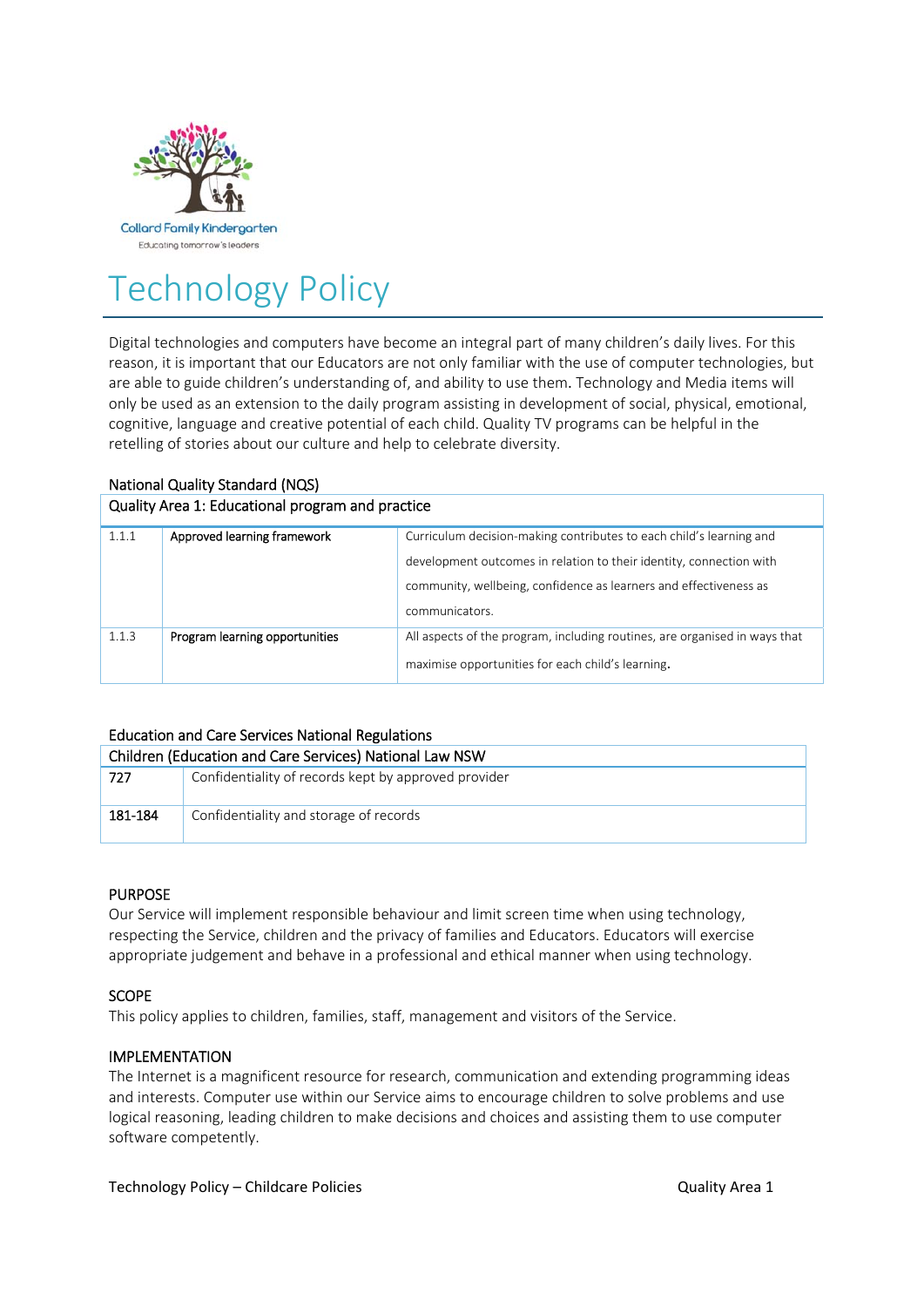

# Management/Nominated Supervisor/ Responsible Person will:

- Identify technology training needs of Educators in professional development
- Ensure the Service privacy and confidentiality policy is adhered to at all times by Educators
- Ensure there is no unauthorised access to the Service's technology facilities (programs, software program etc.)
- Ensure all Educators have appropriate log on details to provide secure location
- Ensure all technological devices have current virus protection software installed
- Develop guidelines about how technology will be used within our Service.

#### Educators will:

- Comply with current legislation and Service policies
- Keep passwords confidential
- Log out of computers and software programs after each use
- Only access and modify files and data which they have authorisation to access
- Not harass, slander, intimidate, embarrass, defame or seek to offend another person, group of people or organisation via technological devices
- Not make copies of, transmit, copy or steal Service documents
- Not use personal mobile devices to take photos or breach children and families' privacy
- Support children's natural curiosity for technology within the Service
- Provide children with access to technology to help develop their computer literacy skills
- Build on children's learning and inspire the ongoing and enthusiastic acquisition of knowledge through technology
- Use technology to build on current projects and document children's learning.
- Limit the amount of time spent on screens
- Endeavour to limit experiences involving screen use to those which have an educational component including movement.
- Discuss with children the role of screen time in their lives and support them in making healthy choices about their use of screen time for both education and recreation.
- Encourage educators to model appropriate screen behaviours to the children.
- Encourage the promotion of productive sedentary experiences for rest and relaxation.
- Ensure that an appropriate balance between inactive and active time is maintained each day.
- Under no circumstances is the screen to be used as a reward or to manage challenging behaviours
- Employees / staff are not allowed to share any digital images of children and families or share any policies or procedures with anyone outside the Collard family kindergarten. This is in breach of our Code of conduct policy.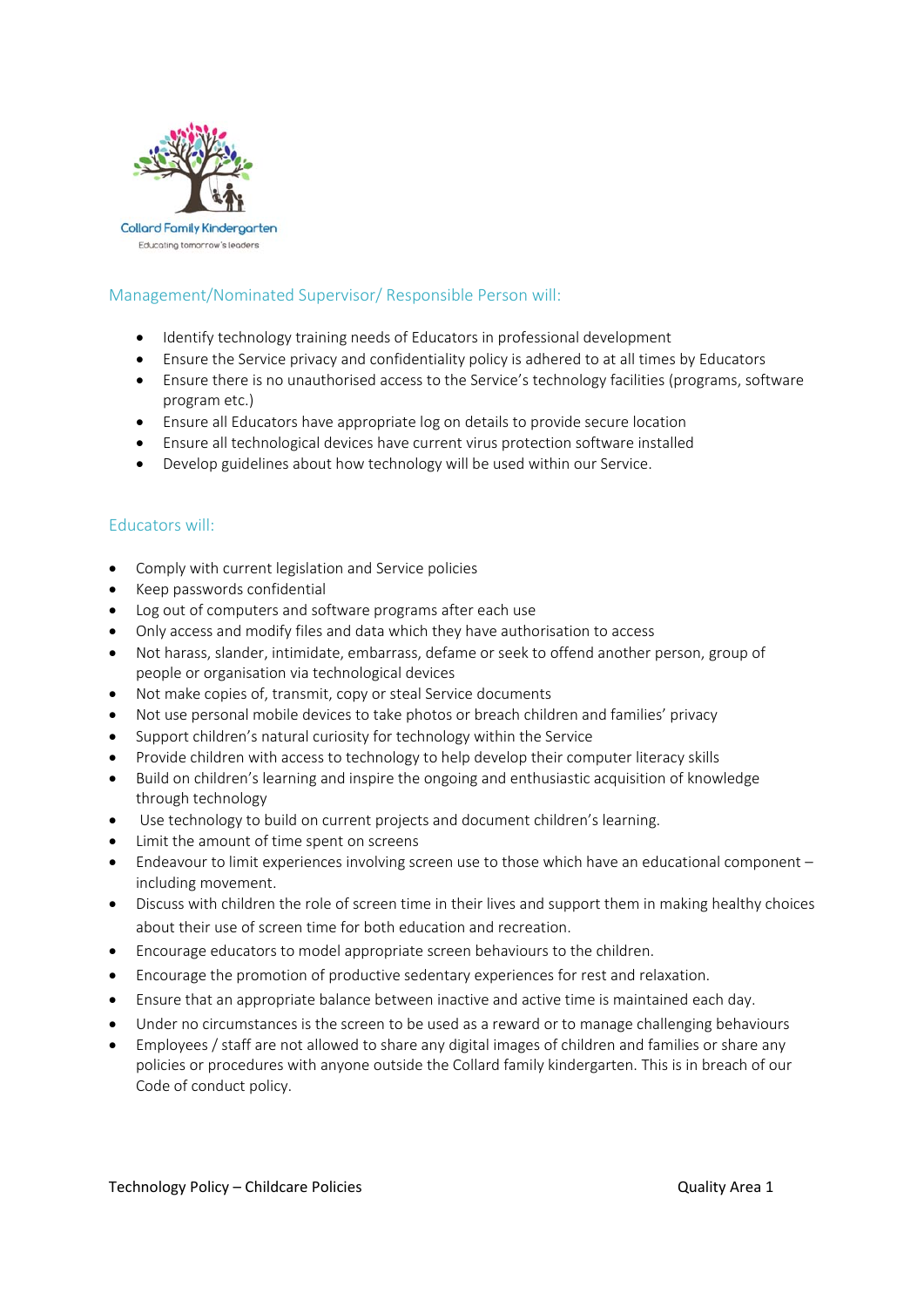

# Guidelines for use of technology within our Service:

- Programs must be carefully selected and be suitable to the needs and development levels of each child using or watching various types of technology or media
- Technology is used to assist in expanding the content of the daily program and current affairs
- Programs are chosen that are engaging and age appropriate to children
- The use of TV and watching DVD's will be kept to a minimum
- Programs depicting violence e.g. graphic news reports will not be shown
- Children are to view 'G' rated programs only
- TV programs or videos will only be shown that have positive messages about relationships, family and life.
- All programs to be viewed will be shared with families beforehand to ensure that they approve of the content
- All content will be socially and culturally considerate and appropriate
- Timeframes for 'screen time' according to Australia's Physical Activity and Sedentary Behaviour Guidelines are:
	- o Children younger than 2 years of age should not spend any time in front of a screen
	- o Children 2 to 5 years of age should be limited to less than one hour per day
	- o Children 5‐12 years of age should limit screen time for entertainment to no more than 2 hours a day
- Children will be taught healthy concepts of digital use and citizenship as children are 'growing up digital'.
- Only quality developmentally appropriate interactive media will be used.

#### Source

- Education and Care Services National Regulations
- National Quality Standard
- Early Years Learning & Development Framework
- Fair Work Act
- Television and young children- Quality, choice and the role of parents: what the experts and parents say (2011) The Australian Council on Children and the Media for the Australian Research Alliance for Children and Youth.
- Australian Government Department of Health‐ Australia's Physical and Sedentary Behaviour Guidelines
- Revised National Quality Standard-2018

#### Review

| Date Reviewed | <b>Modifications</b>                                                                | <b>Next Policy Review Date</b> |
|---------------|-------------------------------------------------------------------------------------|--------------------------------|
| August 2017   | New Format and policy created with updated<br>information                           | October 2019                   |
| October 2017  | Updated the National Quality Standard references to<br>comply with revised standard | October 2019                   |